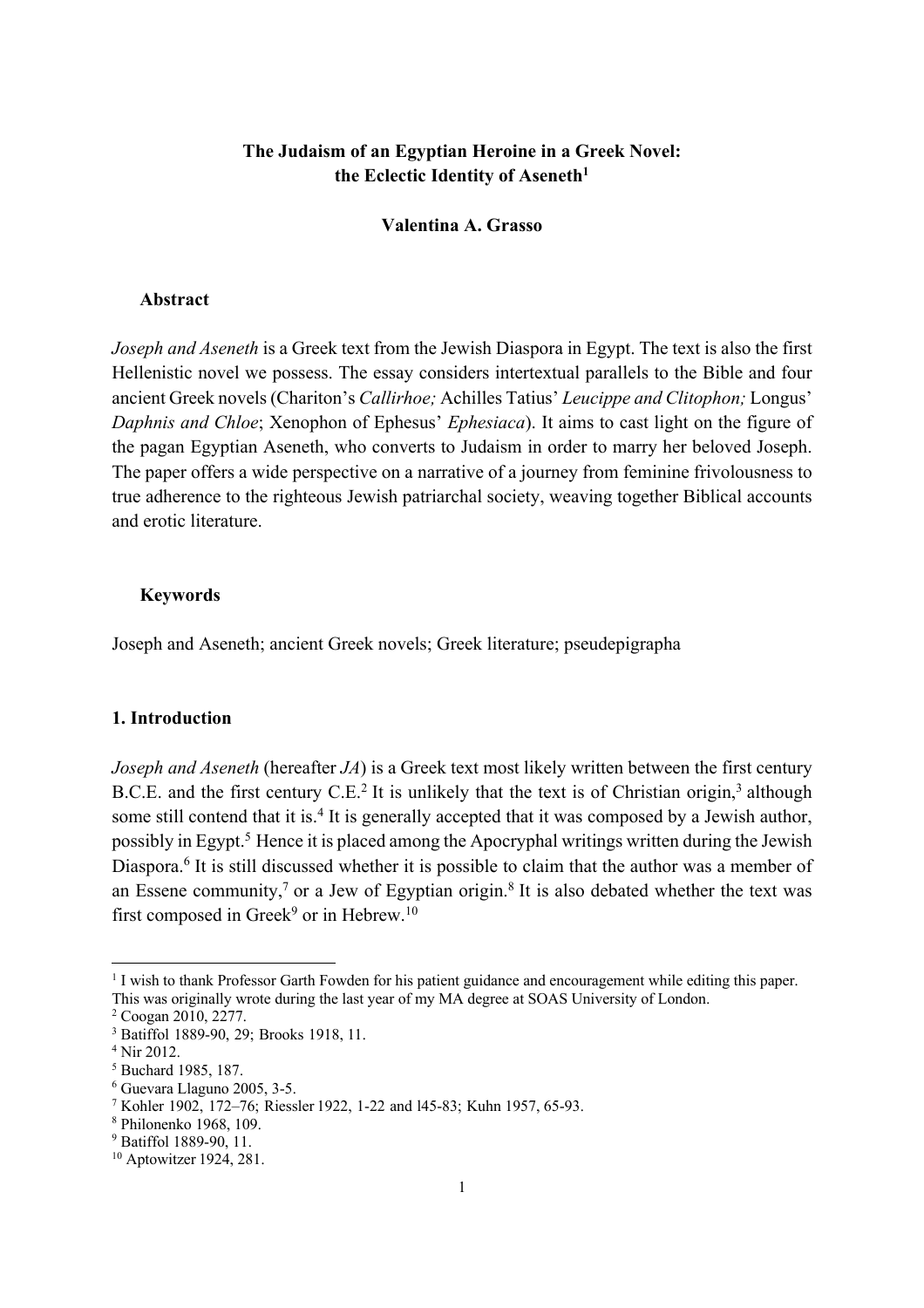At Genesis 41.50 we read about the marriage between Joseph and Aseneth, daughter of Potiphera, priest of On/Heliopolis (אָסְנָה, אֲמָכָה יְהֹוּ - הַבְּתּ , תַּחֹם). Taking this as his or her starting out point, the anonymous author of *JA* composed twenty-nine chapters concerning the beautiful Egyptian Aseneth, said to have converted to Judaism in order to marry her beloved Joseph.

The story of Aseneth and her abrupt conversion told by an unknown author is intriguing in many ways. It has fascinated scholars interested in Judaism, gender studies, inter-religious relations and the Hellenistic milieu of Jewish minorities. The story was also investigated as regards the ethical ideals it aims to promote.<sup>11</sup> This essay will be devoted to study of the characterization of Aseneth, adopting an eclectic perspective but prioritizing a gender-based approach which focuses "on gender as a major analytic category".<sup>12</sup>

A critical examination of *JA* will hence be offered, taking into consideration both Biblical and non-Biblical texts with which *JA* shares multiples features. These include the only five ancient Greek novels which have survived intact, namely Chariton's *Callirhoe* (first century C.E.), Achilles Tatius' *Leucippe and Clitophon* (second century C.E.), Longus' *Daphnis and Chloe* (second century C.E.), Xenophon of Ephesus' *Ephesiaca* (also second century C.E.) and Heliodorus of Emesa's *Aethiopica* (third century C.E., not discussed here).

*JA* should be considered in virtually every regard as the first Greek novel we possess. Beyond showing many intertextual parallels with the Bible, it is also akin to the above-mentioned Greek novels. Their similarity goes beyond their subjects and the language in which they were transmitted, namely Greek *koinè*. These novels are in fact all believed to be "not fictitious"13 but instead "always in some sense based on real things".14 Literature is not always mimetic, and it is known that "'realistic' characterization in 'novels' are largely anachronistic".15 However, literature often becomes an instrument to interpret political authority, social interaction and cultural changes. This is often the case of romances, aiming to establish a dialogue with historical circumstances and questions of identity.<sup>16</sup>

These Greek novels always balance realism and fantasy,<sup>17</sup> and can be defined as "creative working-through of contemporary identity politics".<sup>18</sup> Characterisation systematically occurs here through mythological analogue and Homeric narrative model*.* <sup>19</sup> Although mythological literature and Homeric epic are not behind *JA*'s narrative texture, its anonymous author extensively borrowed from another masterwork, namely the Biblical accounts. *JA* hence seems to present social instructions for Jews living in a multicultural social milieu dominated by paganism.20 It succeeded, as the other five novels did, in conveying the new Hellenistic spirit at the

<sup>&</sup>lt;sup>11</sup> Chesnutt 1991, 107-27.

<sup>&</sup>lt;sup>12</sup> Davidman and Tenenbaum 1994, 8.

<sup>13</sup> Reardon 1989, 1.

 $14$  Ibid.

<sup>15</sup> De Temmerman 2014, 16.

<sup>16</sup> Whitmarsh 2011, 255-60.

<sup>17</sup> Wiersma 1990, 109

<sup>18</sup> Whitmarsh 2011, 12.

<sup>19</sup> Cueva 2007.

<sup>20</sup> Chesnutt 1988, 21 - 48.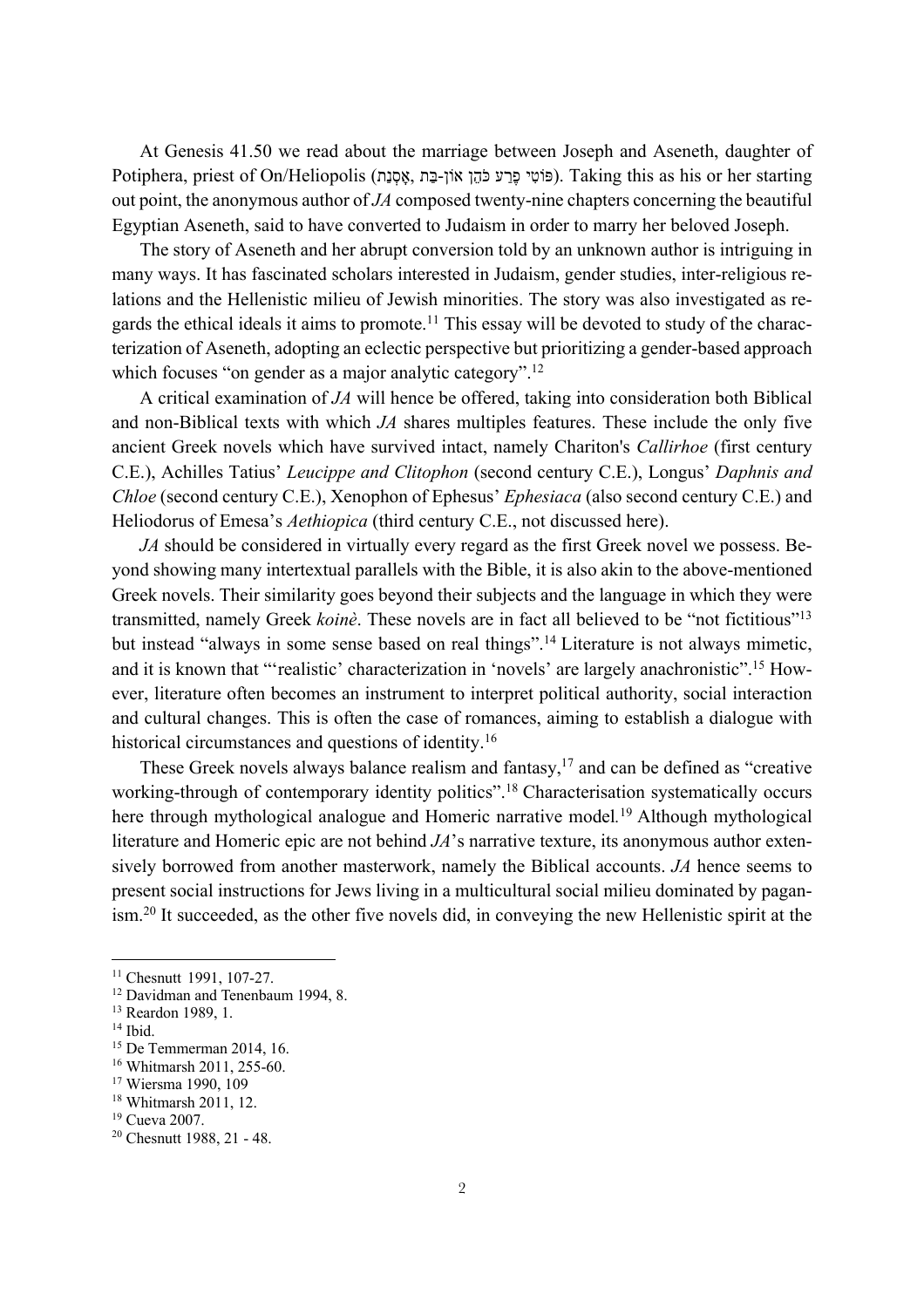basis of the reception of the novel genre, and born in response to the fact that "the emotions of the individual, without regard to their social implications, were claiming more and more attention".21

#### **2. The Eclectic Identity of Aseneth**

The *JA* narrative is divided into two parts. The first is set in the first year of the seven years of plenty  $(1.1)^{22}$  and opens with a general introduction (1-6), leading to the encounter between the two protagonists (6-10), Aseneth's conversion (10-19) and the heroes' ensuing marriage (19-22). The second part, dated as the second year of hunger (22.1), is less focused on Aseneth and instead more interested in depicting the Jewish male characters. It is dedicated to the conflicts that the couple has to face in order to stay together.

Unlike other ancient Greek novels, the plot is set entirely in one place, namely the district of Heliopolis where the father of Aseneth, the satrap Pentephres, lives. The presence of an Egyptian satrap at the very beginning of the narration immediately recalls one of the secondary characters of Chariton's *Chaereas and Callirhoe*, namely the satrap of Artaxerxes II, Great King of Persia. The presence of Artaxerxes in Chariton's novel has been seen as proof that the Greek novels were forerunners of the modern historical novel.<sup>23</sup> The same consideration may be applied here to the figure of Pharaoh in *JA*, which has been identified as Senusret II (1897- 1878 B.C.E.).24 Nevertheless, it is Aseneth who is meticulously described in the story.

Appearance is often an index of character in the ancient Greek novels.<sup>25</sup> Aseneth is hence the most beautiful virgin in the land, "unlike the daughters of the Egyptians, but in every respect like the daughters of the Hebrews" (1.7-8). This foreshadows the heroine's conversion to Judaism. Her beauty also binds her to both Rebecca, her grandmother-in-law, said in Genesis 26 to have been "beautiful in appearance" (מַרְאֶה טוֹבַה),<sup>26</sup> and to Rachel, her mother-in-law, "of the of the .27 (ויפַת מַרְאֶה, הִאֲר-יְפַת).<sup>27</sup> The characterization of the heroine as a beautiful virgin also corresponds perfectly with that of the Biblical Esther and the female protagonists of the five Greek novels; Callirhoe's beauty is for example described as "more than human" (οὐδὲ γὰρ ἀνθρώπινον τὸ κάλλος)<sup>28</sup> and the beautiful Anthia's in Xenophon's *Ephesiaca* is said to have been "an object of wonder" (οἷον θαυμάσαι).29

 <sup>21</sup> Reardon <sup>1989</sup>*,* 7.

<sup>&</sup>lt;sup>22</sup> For all future references to the Greek text see the 'short text' of *JA* in Philonenko 1968. For an English translation see Cook 1984, 473-503.

<sup>23</sup> Hägg 1987, 184-204.

<sup>&</sup>lt;sup>24</sup> Merrill 2008, 66-68.

<sup>25</sup> De Temmerman 2007, 239.

<sup>26</sup> Gen. 26.7.

<sup>&</sup>lt;sup>27</sup> Gen. 29.17.

<sup>&</sup>lt;sup>28</sup> Charit. 6.3.5.

<sup>29</sup> X. Eph. 1.2.5.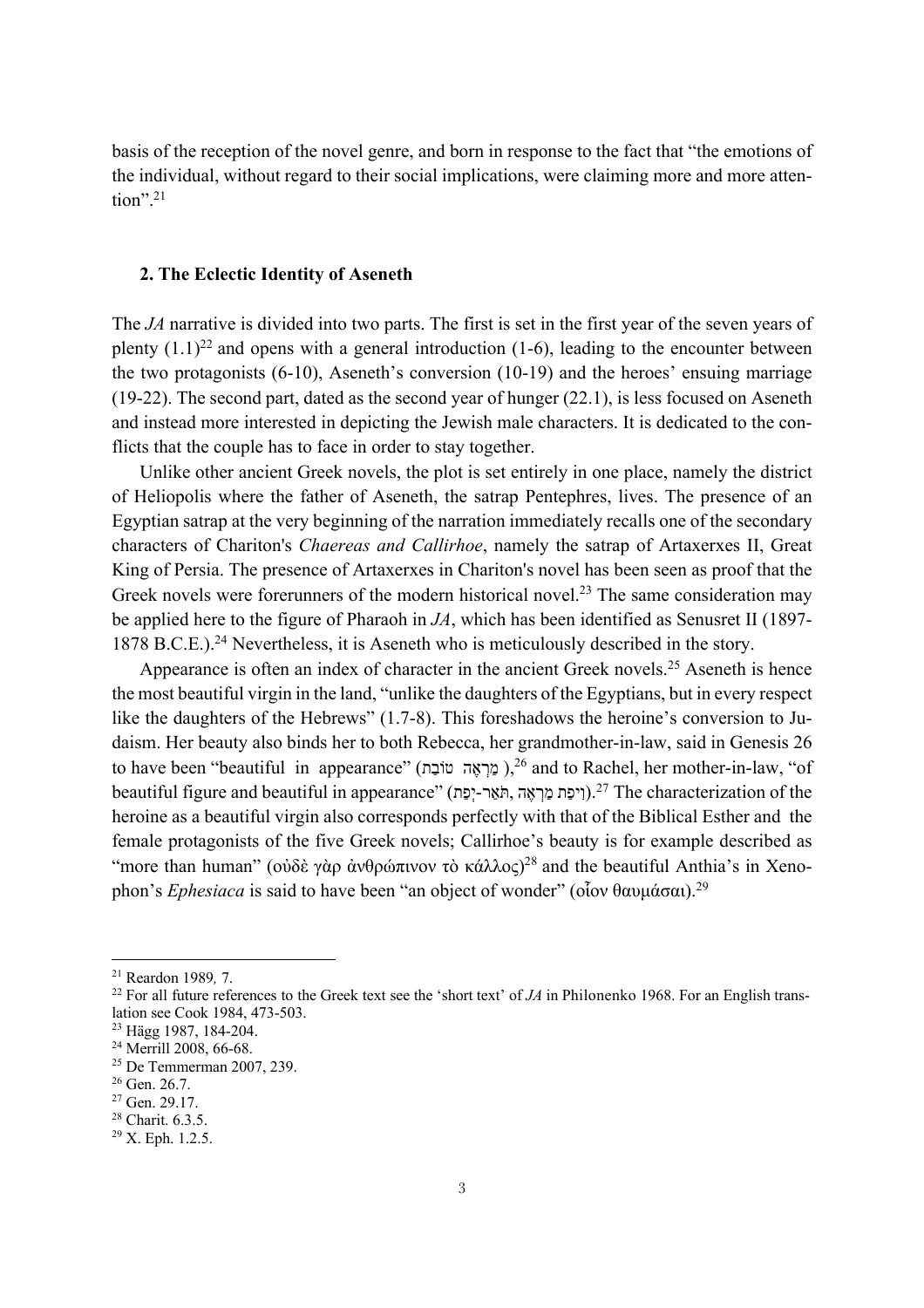Furthermore, Aseneth is said to live in a golden room inside a tower, as it is often the case of erotic heroines "located in others' houses […] jealously protected by an antagonistic male guardian" (here, her parents).<sup>30</sup> Inside the tower, she venerates "innumerable gods" offering sacrifices (2.5) surrounded by seven virgins (2.10), all chaste and pure as the heroine. It has been highlighted that in the five Greek novels "virginity or chastity, at least in the female, is of crucial importance, and fidelity to one's partner, often combined with trust in the gods, will ultimately guarantee a happy ending"; $31$  this is also the case of Aseneth's celibacy, remarked on numerous occasions scattered all over the text, preluding her conversion to Judaism.

As with the heroines of the other Greek novels, Aseneth is the object of rivalry between men. Although this is clear from the very beginning of the story, the quarrel does not take place until the end of the first part of the novel, when we witness "a temporary happy ending". However, Joseph is not the first to fall in love with the female protagonist, but instead it is Pharaoh's eldest son, never named in the story.

Until the appearance of Joseph in the third chapter, everything seems to point to Pharaoh's son being the hero of the tale. Similarly to the case of Chaereas, the reciprocal love between Aseneth and Pharaoh's son is ferociously contested by his parents, who would rather he married a nobler woman. However, since Pharaoh's son later claims that Aseneth "was originally pledged" to him (23.4), their marriage must have been approved by the girl's parents at least. Nevertheless, her parents have visibly changed their minds when Joseph decides to visit them. They hence decide to marry Aseneth to the Jewish hero since he is: 1) ruler of Egypt; 2) the distributor of corn; 3) a wise worshipper of God (4.8-9). If we bear in mind that Pentephres does not share Joseph's creed, it is clear that this marriage is motivated by the first two reasons, namely by pure economic gain, a portrayal that may aim to present the Egyptians in a negative light.

Aseneth's "arrogantly and in anger" answers to her father, ferociously criticizing Joseph (4.12-4). As in the case of Manto in *Anthia and Habrocomes* or of Callirhoe, Aseneth's inclination to rage contrasts with her angelic appearance and makes her resemble more Biblical Judith than the beautiful Esther. Moreover, her recklessness and her "acceptance of false Egyptian gossip<sup>33</sup> exemplifies a "stereotypical trait of women in ancient sources".<sup>33</sup>

However, right after the conversation with her father, Aseneth surprisingly runs upstairs in order to "see Joseph" (5). The Jewish hero is carefully described as being dressed as a king ("there was a golden crown on his head […] the robe wrapped around him was purple […] a royal scepter was in his right hand" (5.6-3)) and as a handsome man who emanates "great light" (6.2). Aseneth falls deeply in love with him, confirming Achilles Tatius' romantic supposition that the "eyes are the counsellor of affection" (ὀφθαλμὸς γὰρ φιλίας πρόξενος).<sup>34</sup> The heroine

 <sup>30</sup> Whitmarsh 2010, <sup>336</sup>

<sup>31</sup> Reardon 1989*,* 2.

<sup>32</sup> Kraemer 1998, 195.

<sup>33</sup> Ibid.

<sup>34</sup> Ach. Tat. 1.9.6.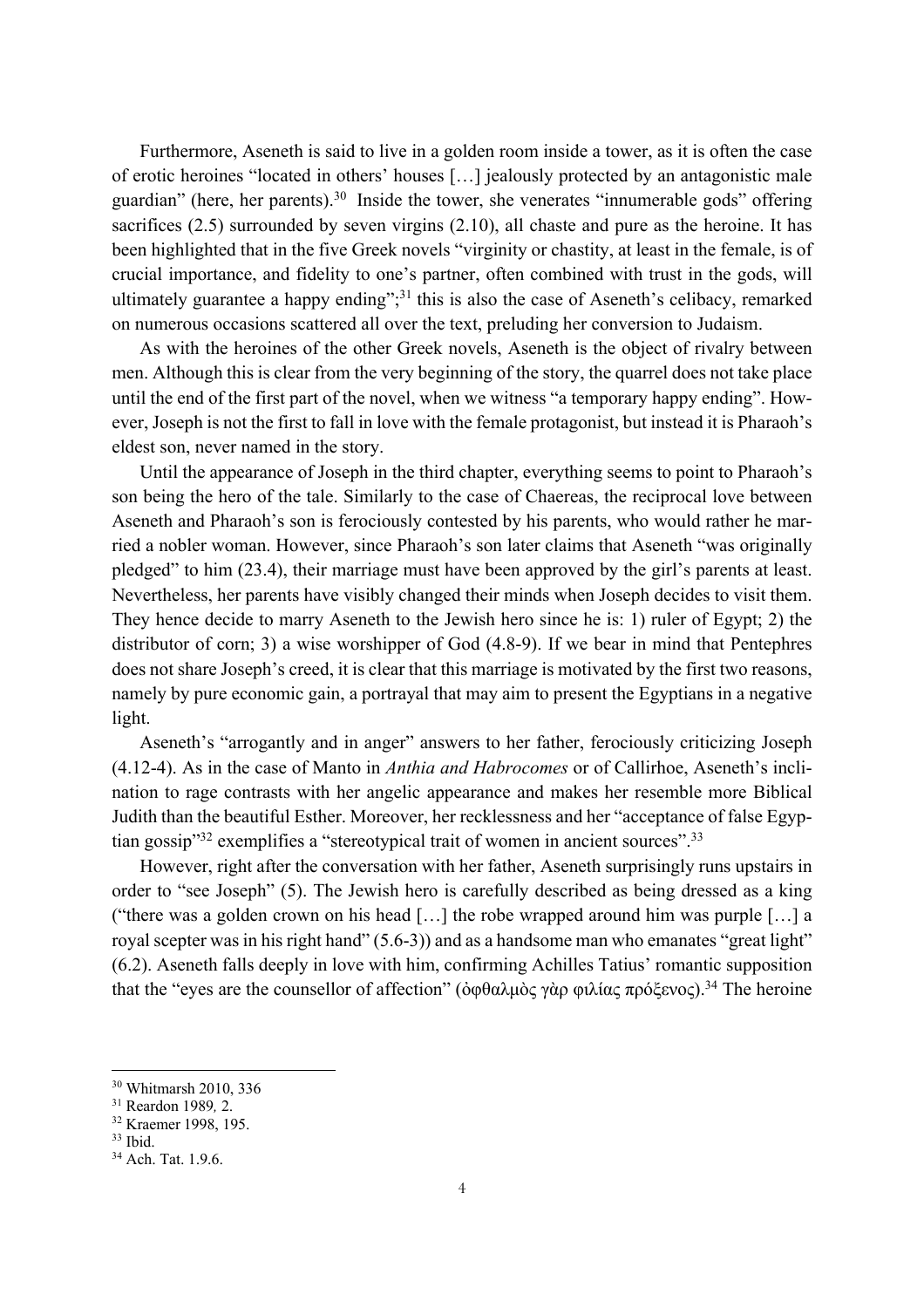claims that she would be glad to be Jospeh's "maidservant and slave" (6.8), a declaration continuously reiterated until Joseph finally accepts her as his wife and symbolically lets her wash his feet (20.2-3). This is however not an easy goal to achieve.

Joseph is in fact constantly on guard "against the strange woman", and "afraid she too might solicit him". At first, he even asks Pentephres to send his daughter away (7.7). The satrap reassures Joseph of the virtues of his daughter and organises the two protagonists' encounter. Yet during the meeting Joseph refuses to kiss "a woman who with her mouth blesses dead and dumb idols", though he lifts "his right hand above her head" asking God to bless her (7.4-10), with a gesture which possesses many antecedents in the Torah.<sup>35</sup> The following chapters (10-18) are dedicated to Aseneth's conversion, necessary in order to let her marry Joseph, since inter-religious marriage was at that time strictly prohibited. Moreover, it is also probable that there was a special restriction against marrying Egyptian women.<sup>36</sup>

Since Joseph will come back to Heliopolis "in eight days' time" (9.5), Aseneth disposes of seven days for being "re-created". The designated period clearly resembles the six days of creation plus the one day of rest.<sup>37</sup> Other Biblical resonances are the amount of time commanded for Aaron and his sons' consecration;<sup>38</sup> the eight-days process ordered for purifica- $\tau$  tion;<sup>39</sup> and the eight-days of age prescribed for some sacrificial animals<sup>40</sup> and for the circumcision of males. <sup>41</sup> It is clear how this passage aims to establish a connection with the Biblical text, insinuating that *JA* should have been placed in the Jewish scriptural canon.

From a different prospective, Aseneth weeps like many other Greek heroines do after having met their lovers ("She laid on her bed, covered her face, silently crying").42 She also fasts (10) and dresses in "a black and sombre tunic" (10.9), throws out of a window her royal belongings for the poor (10.12-4), and repeatedly beats her breast (10.17). She then lays ashes (τέφραν) on the floor (10.15) which are said to have become "like mud" (10.18). This ritual vaguely reminds us of the dusty substance (עָפָר) from which Adam is generated.<sup>43</sup> Furthermore, a ritual involving ashes (עָפָר) is clearly prescribed in Numbers 19 for purifying "an unclean  $person''$  (ממא $)$ .<sup>44</sup>

Aseneth's soliloquy again reiterates her desire to become Joseph's "slave for all the seasons" (13.12). After her confession, the sun rises and "a man from heaven" (14), who looks "like Joseph in every respect" (13.8), comes to visit her. Although the angel has a blurry resemblance to the one that appeared to Moses "in a flame of fire",<sup>45</sup> such a detailed description

<sup>42</sup> Charit. 1.1.14.

<sup>&</sup>lt;sup>35</sup> See Gen. 48.18.

<sup>36</sup> Ezra 9.1.

<sup>37</sup> Gen. 1.1–2.3.

<sup>38</sup> Lev. 8. 33.

<sup>39</sup> Lev. 14.10.

<sup>40</sup> Lev. 22.27.

<sup>41</sup> Gen. 17. 9-14.

<sup>43</sup> Gen. 2.7.

<sup>44</sup> Num. 19.17.

 $45$  Ex. 3.2.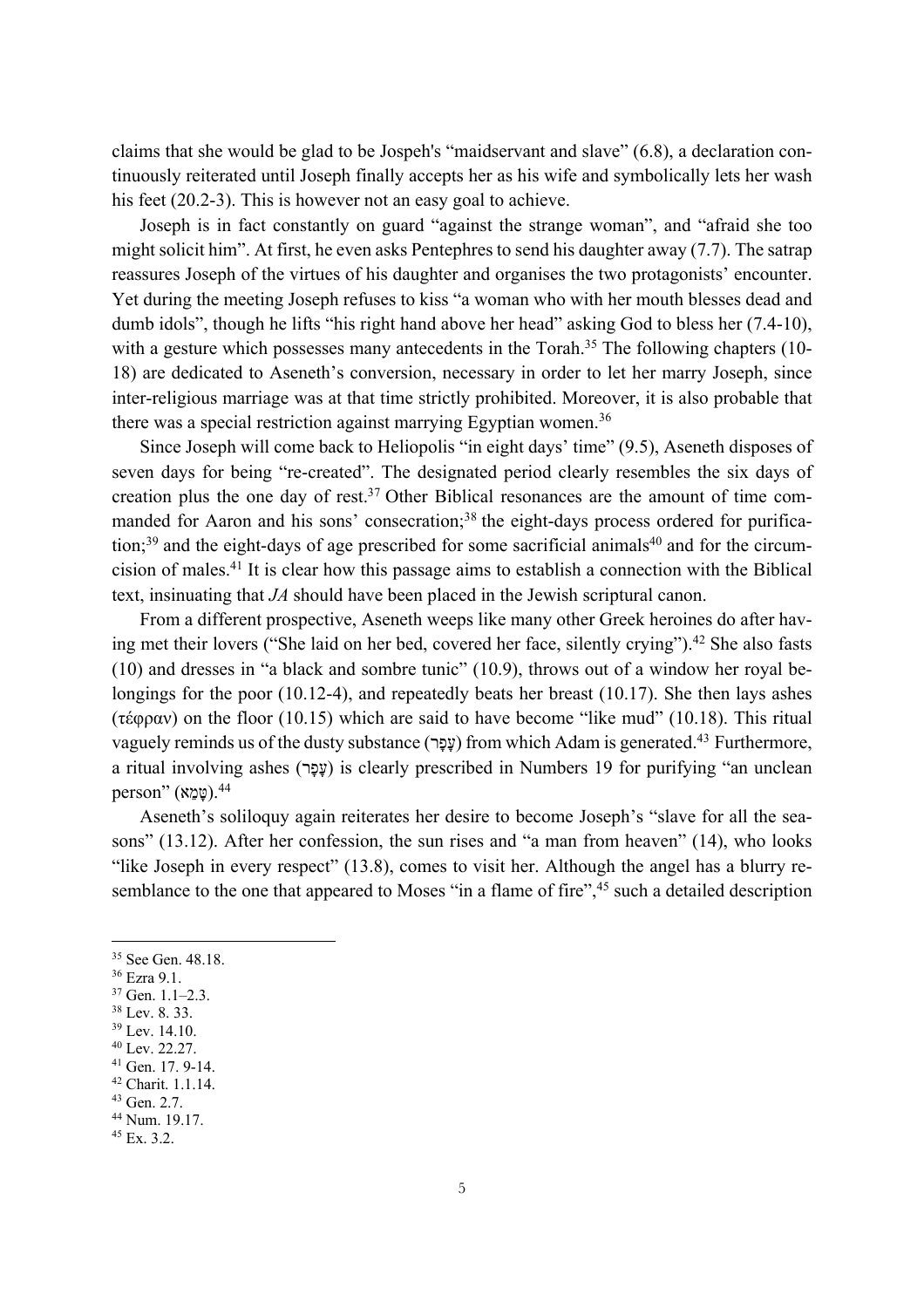of an angel is not normal in the Bible. We do however have information about a "highly developed hierarchical angelology" that was developed in Hellenistic times by the Essenes,<sup>46</sup> perhaps suggesting an Essene provenance for the text.

The anonymous author of *JA* let the divine agent shape the plot as Chariton does in his novel.47 The angel orders Aseneth to wear an unworn robe, to shake the ashes off and cover her head with a veil (14.13-7). When she finally takes off the veil, she has become "a pure virgin" and her head is described as that of "a young man" (15.1). Veiling had in antiquity a deep significance in the Mediterranean area; Plutarch states in *Sayings of Spartans* that it had the purpose of protecting married women from the eyes of men, $48$  and this consideration is nowadays believed to have been true at least in regard to upper class women<sup>49</sup> like Aseneth. On the other hand, it has been recently suggested that Asenath's transformation results in her resembling Jacob.<sup>50</sup> It may also aim to symbolize a "transformation into neutral masculinity". Furthermore, Aseneth's temporary androgyny, revealed after she takes off the veil, may be more broadly linked with the status of initiates who, in Antiquity, were usually men.

The angel later announces that Aseneth's name is to be changed; she is now going to be called "City of Refuge" (πόλις καταφυγες) (15.6) and her pagan name, possibly connected to the Egyptian goddess Neith, will soon be forgotten. Neith was the Egyptian goddess of war; Aseneth's pagan name may underline her impetuous temperament described in the first part of the story, so emphasizing her changed disposition. If this reading is correct, it also underlines the moral ripeness she has acquired through conversion to Judaism, and her metaphorical transformation into "walls" where "those who give their allegiance to God in penitence will find security"  $(15.6)$ .

Aseneth's brand-new name may also have a Biblical correspondence; πόλεις φυγαδευτήρια (Hebrew ʿ מִקְלָט עָרֵי ( are mentioned in Numbers 35 in connection with the Israelites' entrance into the Promised Land.<sup>51</sup> The significance of the name in  $JA$  is clarified only in the second part of the story, when Aseneth shows her mercy to the opponents of her marriage to Joseph. In her new role of Refugee, she thus shows the same disposition that God showed to her when letting her conversion succeed, and with the Israelites in *Numbers 35*.

Adorned "as a bride" (15.10), Aseneth is asked to bring to her divine guest a honeycomb (κηρίον μέλιτος) which has magically appeared in her room (16.1-3). The honeycomb is described as "white as snow and full of honey [...] its smell was like the breath of life" (16.4). The angel places his hand on Aseneth's head (16.7), as previously Joseph had (16.4-10), and reveals that the mysterious honeycomb has been made in paradise where those who eat it are immortals (16.8-9). Allowing her to taste it, he then stretches his hand out and puts his finger on the eastern and northern edge of the comb, making the path of his finger become like blood (16.10-1). Finally, white bees with purple, blue and gold wings, colors that usually indicate

 <sup>46</sup> Mendels 1979, 207.

<sup>47</sup> Doulamis 2012, 23.

<sup>48</sup> Plutarch, Mor. 232.C.2.

<sup>49</sup> Llewellyn-Jones 2003, 14.

<sup>50</sup> Thiessen 2014, 246.

<sup>51</sup> Num. 35.11.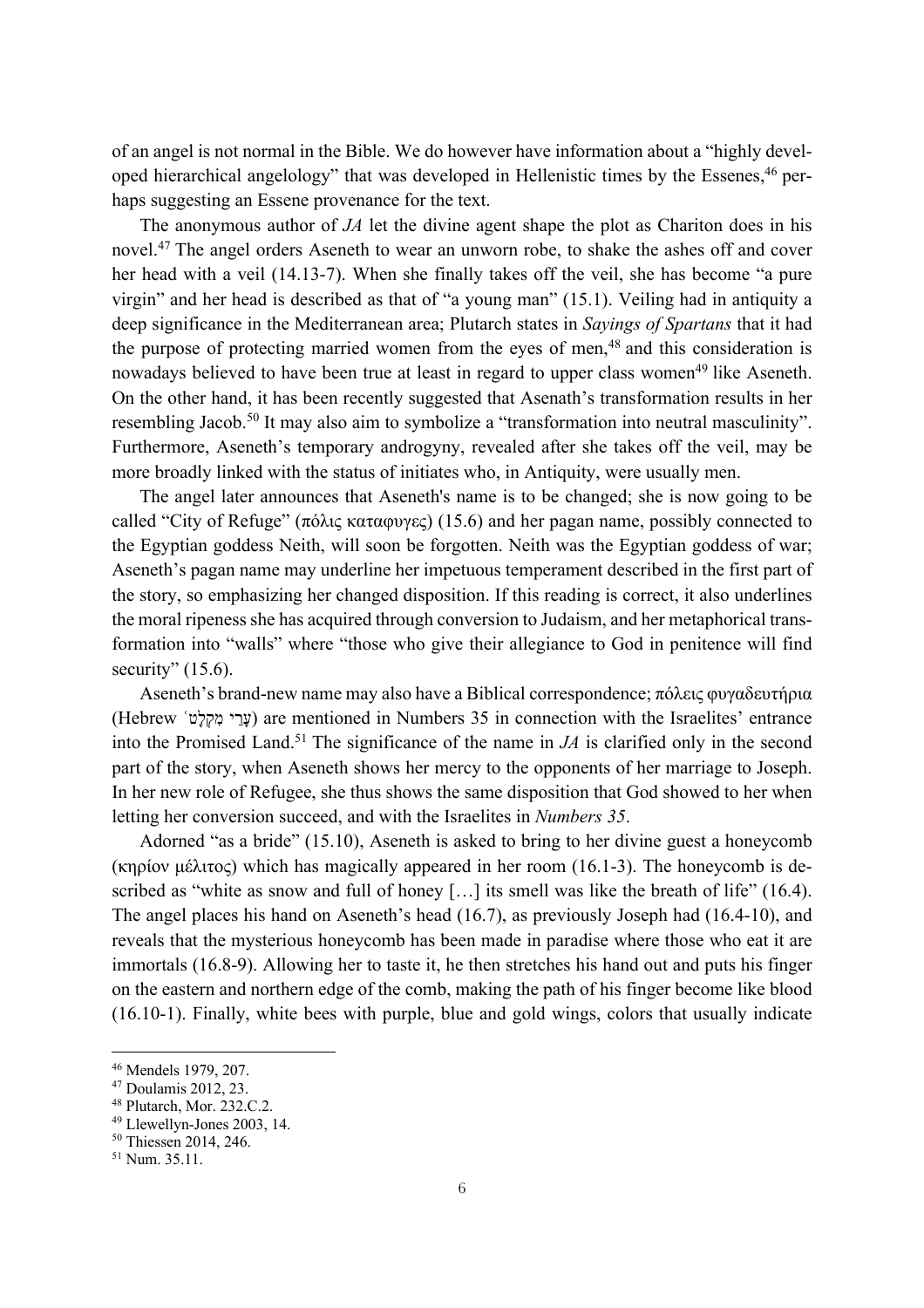regality, fly around Aseneth, while bigger bees settle on her lips (16.13-4). They later fall dead to the ground, get up and go to the court around Aseneth's tower (16.16-7). The divine man thus touches the comb which combusts, blesses the other virgins and disappears "like a chariot of fire being taken up into heaven towards the east" (17).

This complex ritual is the object of passionate scholarly debate. The honeycomb has been identified with manna for its supposed taste, color and purpose,<sup>52</sup> but is also seen as an indicator of "Neoplatonic mystic sensibilities"<sup>53</sup> or a symbol of "God's sweet mercy".<sup>54</sup> As far as I know, *JA*'s honeycomb has not been connected with Greek mythology, or studied in relation to the Greek cultural context of the text.

The so-called ambrosia was for example closely related to nectar (or maybe even corresponded to it in ancient Greece)<sup>55</sup> and was supposed to have made the Greek gods immortal,<sup>56</sup> as also indicated by its semantic link with the Sanskrit *amṛta*, "undying".57 The relationship between the divine sphere and honey in Greece is traceable from prehistoric times.<sup>58</sup> This connection was surely strong if we consider that the most authoritative women among the Greeks, the Delphic priestesses, were supposed to have previously been bees, and used to seek their inspiration in honeycombs.59 There are also interesting references to nectar and honey in the already mentioned Greek romances. In *Leukippe and Kleitophon*, boy's kisses are described as crystallized nectar (νέκταρ ἐπήγνυτο),<sup>60</sup> and compared to "new honey" (νέον μέλι)<sup>61</sup> which causes madness as also stated by other ancient sources specifically referring to the honey made in the Pontic region. $62$ 

Aseneth's conversion is sealed by the honeycomb ritual. Afterwards, she can wear golden bracelets and even a crown, covering her head again with a veil and cleaning her face, which now shines "like the sun" (17.5-6). She has become as bright outside and virtuous inside as her future husband, Joseph. She is now a divine means, she is finally a Jew. The transformation allows her to wash Joseph's feet ("no one else shall wash your feet" (20.3)) and to venerate her husband as she venerated the golden idols. Ultimately, she is no longer an "other"; she has ceased to be an Egyptian, pagan and woman (again, her head is that of "a young man's"), and is now accepted by the virtuous Jewish community.

Joseph does not sleep with Aseneth before their marriage (20.8) but instead goes to ask Pharaoh's permission to marry her (21.1). Pharaoh is said to be "astonished at her beauty" (21.3). Nevertheless, Aseneth now seems to look "beautiful" only in the eyes of the pagan Egyptians. Her encounter with the Jews instead focuses on their vision of her "in the highest

 <sup>52</sup> Philonenko 1965, 152-53.

<sup>53</sup> Kraemer 1998, 172.

<sup>54</sup> Portier-Young 2005, 157.

<sup>55</sup> Clay 1981, 114.

<sup>&</sup>lt;sup>56</sup> Griffiths 1996.

<sup>57</sup> Mallory 1997, 538.

<sup>58</sup> Lawler 1954, 103.

<sup>59</sup> Harrison 1908, 442; Cook 1895, 1-24.

<sup>60</sup> Ach. Tat. 2.38.5.

<sup>61</sup> Longus 1.25.2.

<sup>62</sup> Trzaskoma 2007, 354.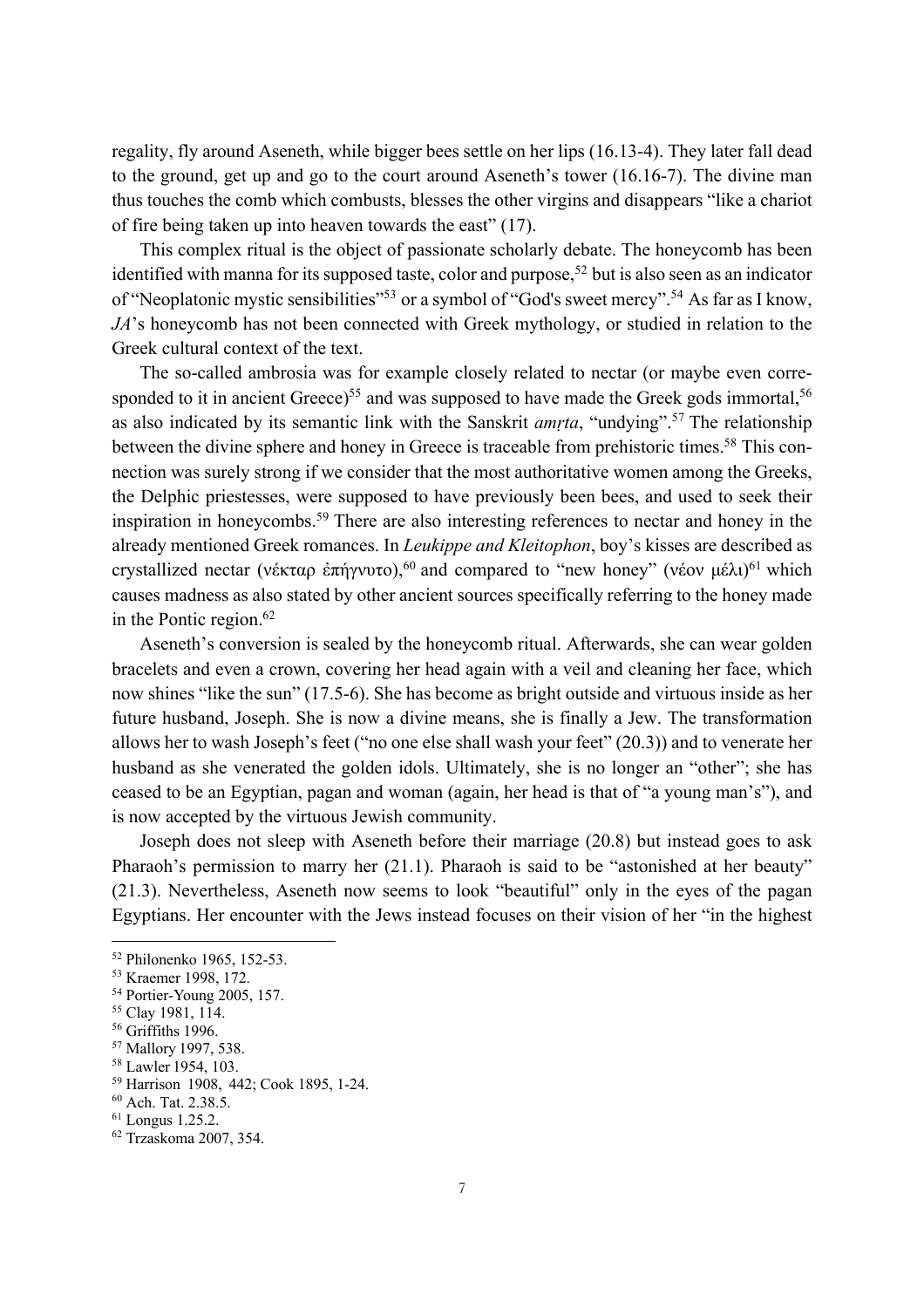heaven" (22.8). Pharaoh's eldest son still sees her as "beautiful" (23.1). He deeply desires to kill Joseph (23.4) and, like the Greek *Oedipus Rex*, is willing to commit patricide to have her (24.13). He then tries to convince Levi and Simon, Leah's sons, to help him kill Joseph (23). Failing in this, he gains the support of Dan and Gad, who are attracted by the prospect of not dying "as women die" (24.7, reiterated at 25.8).

Dan is one of the sons of Bilhah, Rachel's slave.<sup>63</sup> He is negatively described as a serpent in Genesis,64 but also by many Christian traditions which deem that the AntiChrist will come from Dan.<sup>65</sup> This tribe may be also identified as the descendent of the ancient Denyen, one of the "People of the Sea", <sup>66</sup> as suggested by a passage of the Song of Deborah according to which they "remain in ships".<sup>67</sup> Gad is the son of Zilpah, Leah's maid.<sup>68</sup> Being descended from a handmaid, he has also been identified as not of entirely Israelite origin.<sup>69</sup> Not possessing a fully Israelite origin, and being sons of handmaids, both Dan and Gad are inclined to accept Pharaoh's son's offer, as surreptitiously suggested by the anonymous writer of *JA* (24.2). On the contrary, it is the righteous and fully Jewish Benjamin, Rachel's son,<sup>70</sup> who will successfully save the protagonists from the wicked plot of Pharaoh's son (27). Of course, he will be helped by divine intervention ("the Lord is fighting for Aseneth against us" 28.1).

The last scene of the novel, where Aseneth is the protagonist, is narrated in the penultimate chapter (28). Getting down from a chariot, in an image reminiscent of the earlier angelic visitation (28.6), she begs the men to spare the culprits, thus instantiating her new given name (28.7-16). Aseneth's mercy will not save Pharaoh's son, wounded by Benjamin, but the strength of the Jewish men will save Pharaoh, who will hence be able, later on, to crown Joseph (29.4-11). At the end, however, Joseph will give the crown to Pharaoh's grandson (29.12), the last male mentioned in a tale dominated by a woman.

Nothing is in fact said about Aseneth in the last chapter, which is entirely dominated by men. Aseneth is hence neglected at the end just like Ruth<sup>71</sup> and Esther,<sup>72</sup> the Bible's accounts of whom end, respectively, by reporting David's genealogy and praising the male hero Mordecai. This is hardly surprising since the female illiteracy rate was enormous in antiquity,73 and literature was produced to amuse only men. We do possess some personal letters signed by women living in Graeco-Roman Egypt, but the existence of documents attesting written communication does not necessarily point to widespread literacy.<sup>74</sup>

Aseneth is depicted as a heroine in a patriarchal society. *JA* sheds some light on the condition of women in Antiquity, in addition to stimulating reflection on a broad range of themes

 <sup>63</sup> Gen. 30.5.

<sup>64</sup> Gen. 49.17.

<sup>65</sup> Hill 1995, 99-117.

<sup>66</sup> Bartusch 2003.

<sup>67</sup> Judg. 5.17.

<sup>68</sup> Gen. 30.10.

<sup>69</sup> Hirsch, Broydé et al. 1906.

<sup>70</sup> Gen. 35.16.

<sup>71</sup> Ruth 4.18-22.

<sup>72</sup> Est. 10.

<sup>73</sup> Thomas 1992, 10 and 153.

<sup>74</sup> Cole 1981, 146.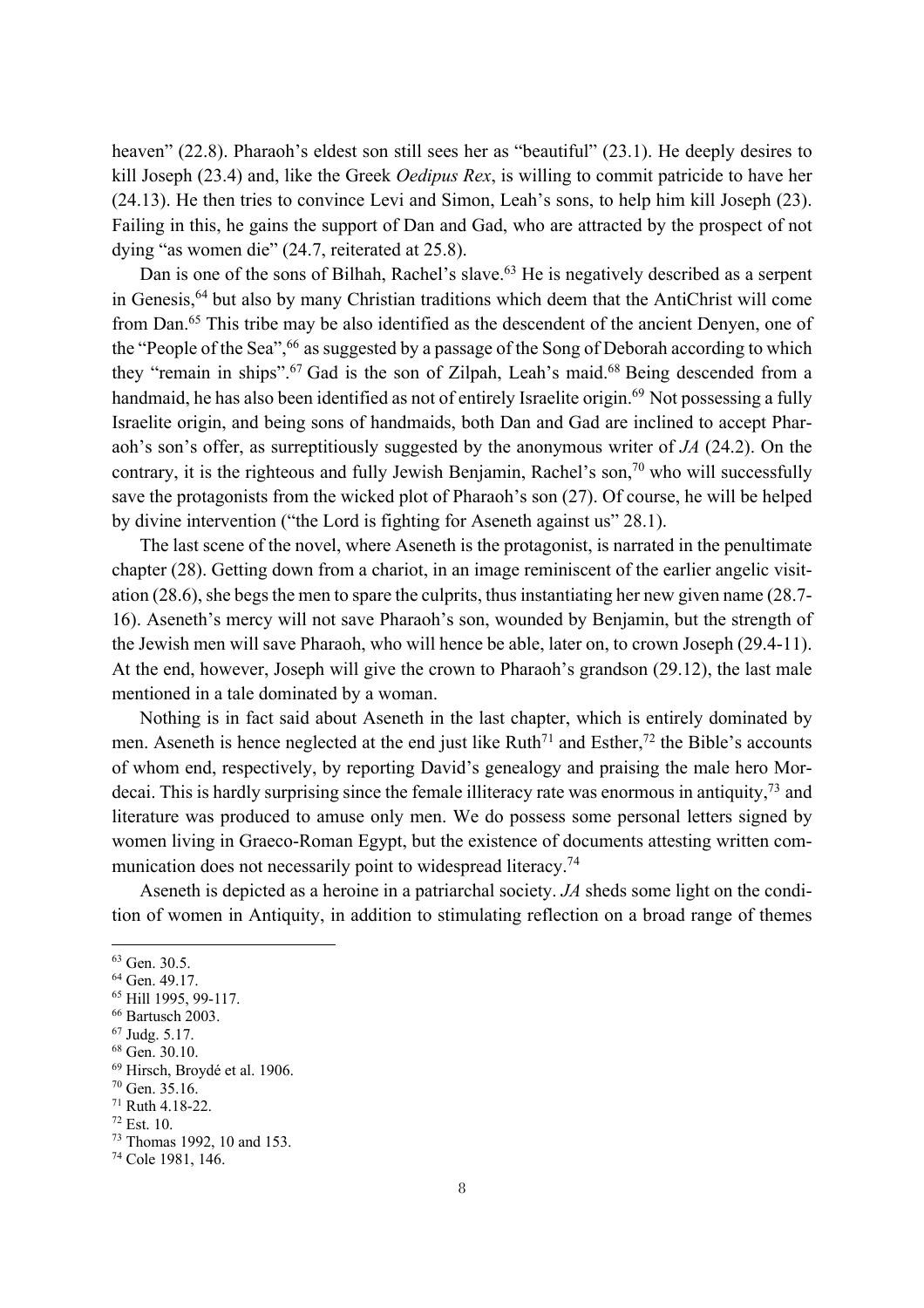such as inter-religious relations, ethnicity, and angelology. The boundary between literary pastiche and representation of the oecumene had never been so thin.

# **3. Conclusion**

The five aforementioned ancient Greek novels follow a standard motif: a beautiful young couple fall in love and after various adventures manage to live together happily ever after. A pivotal moment is provided by a recognition scene or ἀναγνώρισις, which Aristotle defined as "a change from ignorance to knowledge".75 Aseneth's tale could be read as an ἀναγνώρισις of her Jewish inner self. Her "Jewish" aesthetic counterpart is instead visible from the beginning of the story, being her physical appearance "in every respect like the daughters of the Hebrews" (1.7).

In *JA* the opposing "other" is constituted both by the enemies of the young couple and by the female protagonist. In order to become her true self, she must undergo a process of transformation which culminates with her submission to her original family and with the act of washing her husband's feet, only then to be recognized by her new Jewish family. Doing so, she acquires חָכְמָה /σοφία (wisdom), the same quality which characterizes Joseph (ἀνήρ δυνατός έν σοφία 4.9) and which is often considered to be like a female goddess.<sup>76</sup>

Aseneth offers mercy to her belligerent enemies proving that, as the possibly Greek<sup>77</sup> author of the Biblical Qōheleṯ wrote, "wisdom is better than weapons of war".78 She also stops being identified as "beautiful", like heroines of Greek novels, but instead develops a strong brand-new personality. Not by chance, Aseneth's self-awareness reaches its climax when we witness a change in the narration space, from the soothing feminine indoor setting of Aseneth's room into an outdoor male-dominated battle field. Women in ancient Greek novels become heroines only thanks to male interest in them, and they always need to be rescued from wicked males and sexually aggressive women, such as the Egyptian women that were pursuing Joseph, but also just like the impetuous "other" Aseneth presented at the beginning of the story. They are typically set free by the male heroes, a *topos* which guarantees the affirmation of traditional sex roles and tends to reassure the readers.

Aseneth however, after being set free by her love at the first sight of a righteous man, is domesticated by her own sudden conversion. Nevertheless, the conversion is not the last action of an independent and tenacious woman, but instead the last decision of a pagan Egyptian heroine. After the conversion Aseneth keeps taking brave decisions. However, she does not think only of herself anymore but of the well-being of her people, offering mercy to enemies and acting in the spirit of her new Jewish name.

 <sup>75</sup> Aristotle, Poet. 1452a.

<sup>76</sup> Niditch 1998, 38.

<sup>77</sup> Bartholomew 2009, 54-5.

<sup>78</sup> Eccles. 9.18.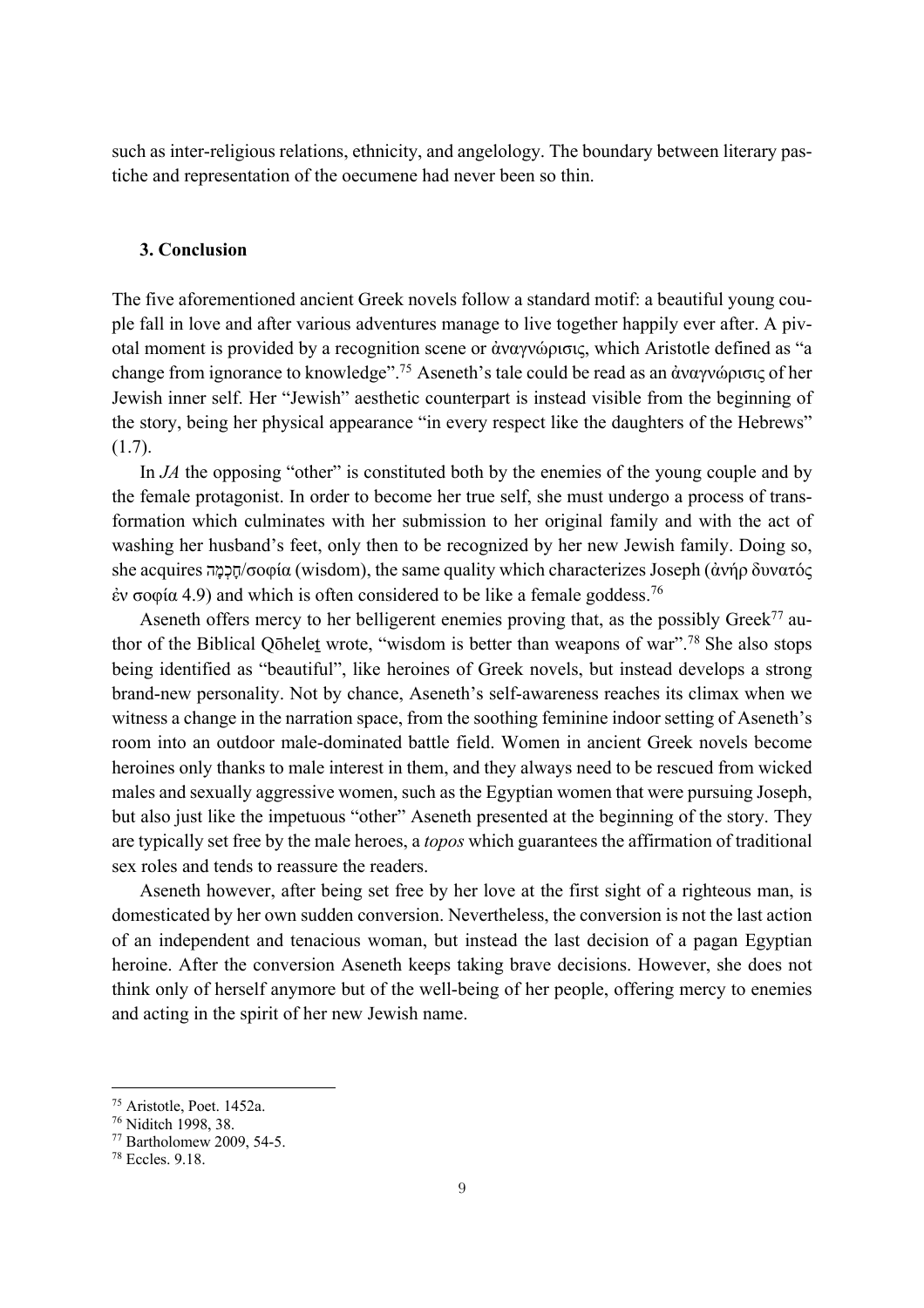Ultimately, *JA* is Aseneth's tale, narrating a journey from feminine frivolousness to true adherence to the righteous Jewish patriarchal society, weaving together Biblical accounts and contemporary Greek erotic literature. This feature markedly differentiates *JA* from other ancient Greek romances, where the heroines are less independent and not gifted with a strong personality, whilst remaining aligned to their traditional narrative framework. Although her role in the story may be seen as that of a medium or as a pretext for triggering hidden antagonism between males, therefore comparable to that of the Biblical Esther, Aseneth is definitely the protagonist of *JA*. This is not just a fairy tale as can be said in the case of the other Greek romances. Supposedly composed inside a Jewish community during the Diaspora, the story conveys a deep meaning, and is not a mere divertissement.

Aseneth's personality is un-canonical in many respects if compared with that of some Biblical heroines, but she is not even a canonical heroine for a Greek romance. If she were, Aseneth would have probably married Pharaoh's eldest son helped by divine intervention. Instead, she abruptly changes her mind and marries Joseph, an outsider. Her strength and originality, which distinguishes her from other Greek heroines, is contained in her conversion to Judaism. Only the conversion gives her purpose as a character, and meaning to her timidly feminist *Bildungsroman*. It is true that she ends up washing the feet of the man her father chose for her, and that the story neglects her at the very end. Yet Aseneth has by then proclaimed Judaism as superior to paganism and clearly indicated the righteous role for Jewish women in society. If the ancient Greek novel heroines are a symbol of the integrity of the Greek elite under the Roman empire,<sup>79</sup> Aseneth may be seen a symbol of the uprightness of the Jews. With *JA* narrative, she has successfully offered a Refuge to Jewish readers in the Diaspora.

 <sup>79</sup> Haynes 2003, 80.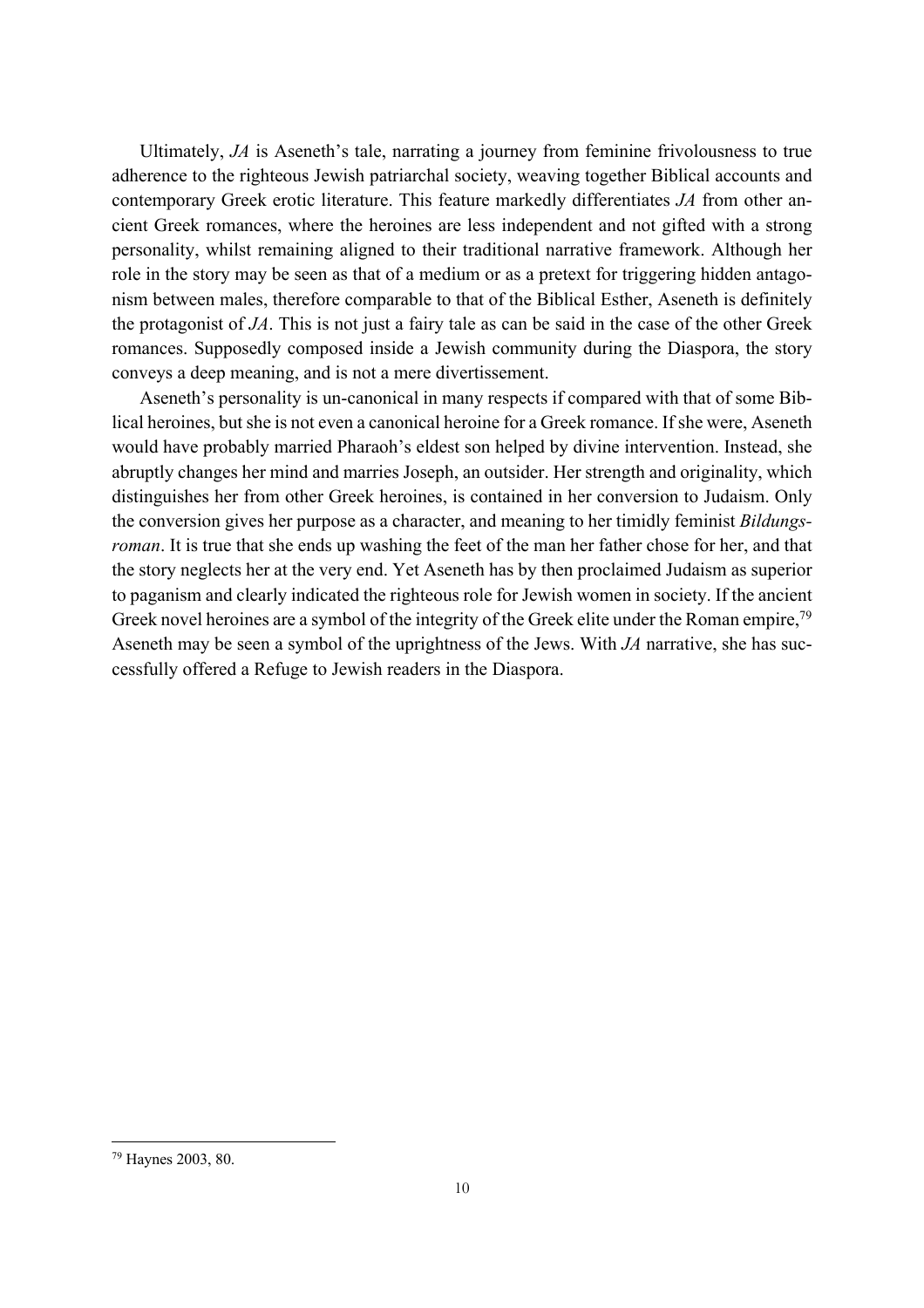# **Bibliography**

#### **Primary Sources**

Achilles Tatius. 1969. *Leucippe and Clitophon.* Ed. tr. Gaselee, S. (Cambridge) Aristotle. 1966. *Ars Poetica.* Ed. Kassel, R. (Oxford) Chariton. 1995. *Callirhoe.* Ed. Goold, G. P. (Cambridge, Massachusetts) *Joseph et Aséneth.* 1968. Ed. tr. Philonenko, M. (Leiden) Longus. 2009. *Daphnis and Chloe* in: Henderson, J. (ed. tr.) *Longus Daphnis and Chloe. Xenophon of Ephesus Anthia and Habrocomes.* (Cambridge, MA) Plutarch. 1931 *Moralia.* Ed. tr. Babbitt, F. C. (Cambridge) WTT *Codex Leningradensis* Hebrew Text, BibleWorks Edition 9 Xenophon of Ephesus. 2009*. Ephesiaca = Anthia and Habrocomes* in: Henderson, J. (ed. tr.) *Longus Daphnis and Chloe. Xenophon of Ephesus Anthia and Habrocomes* (Cambridge)

#### **Secondary Sources**

- Aptowitzer, V. 1924 *Asenath, The Wife of Joseph. A Haggadic Literary-Historical Study,* HebrUCA 1, 239-306
- Batiffol, P. 1889-90. *Le Livre de la Prière D'Aseneth* (Paris)
- Bartholomew, C. G. 2009. *Ecclesiastes* (Grand Rapids)
- Bartusch, M. 2003. *Understanding Dan: an Exegetical Study of a Biblical City, Tribe and Ancestor* (London)
- Brooks, E. 1918. *Joseph and Asenath* (London)
- Buchard, C. 1985. *Joseph and Aseneth*, in: Charlesworth, J. (eds.) *The Old Testament Pseudepigrapha*, Vol. 2 (New York), 177-248
- Chesnutt, R. 1991. "Revelatory experiences Attributed To Biblical Women In Early Jewish Literature" in: Levine, A. (eds) *Women Like This: New Perspectives on Jewish Women in the Greco-Roman World* (Atlanta), 107-27

Chesnutt, R. 1988*. The Social Setting and Purpose of Joseph and Aseneth,* JSP 1, 21-48

Clay, J. S. 1981 *Immortal and Ageless Forever*, CJ 77, 112–117

Cole, S. G. 1981. *Could Greek Women Read and Write?,* WSQ 8, 129-155

Coogan, M. 2010. *The New Oxford Annotated Bible* (Oxford)

Cook, A. 1895. *The Bee in Greek Mythology*, JHS 15, 1-24

- Cook, D. 1984. "Joseph & Aseneth Translated by David Cook" in: Sparks, H. F. D. (ed.) *The Apocryphal Old Testament* (Oxford), 473-503
- Cueva, E. P. 2007. *The Myths of Fiction: Studies in the Canonical Greek Novels* (Ann Arbor).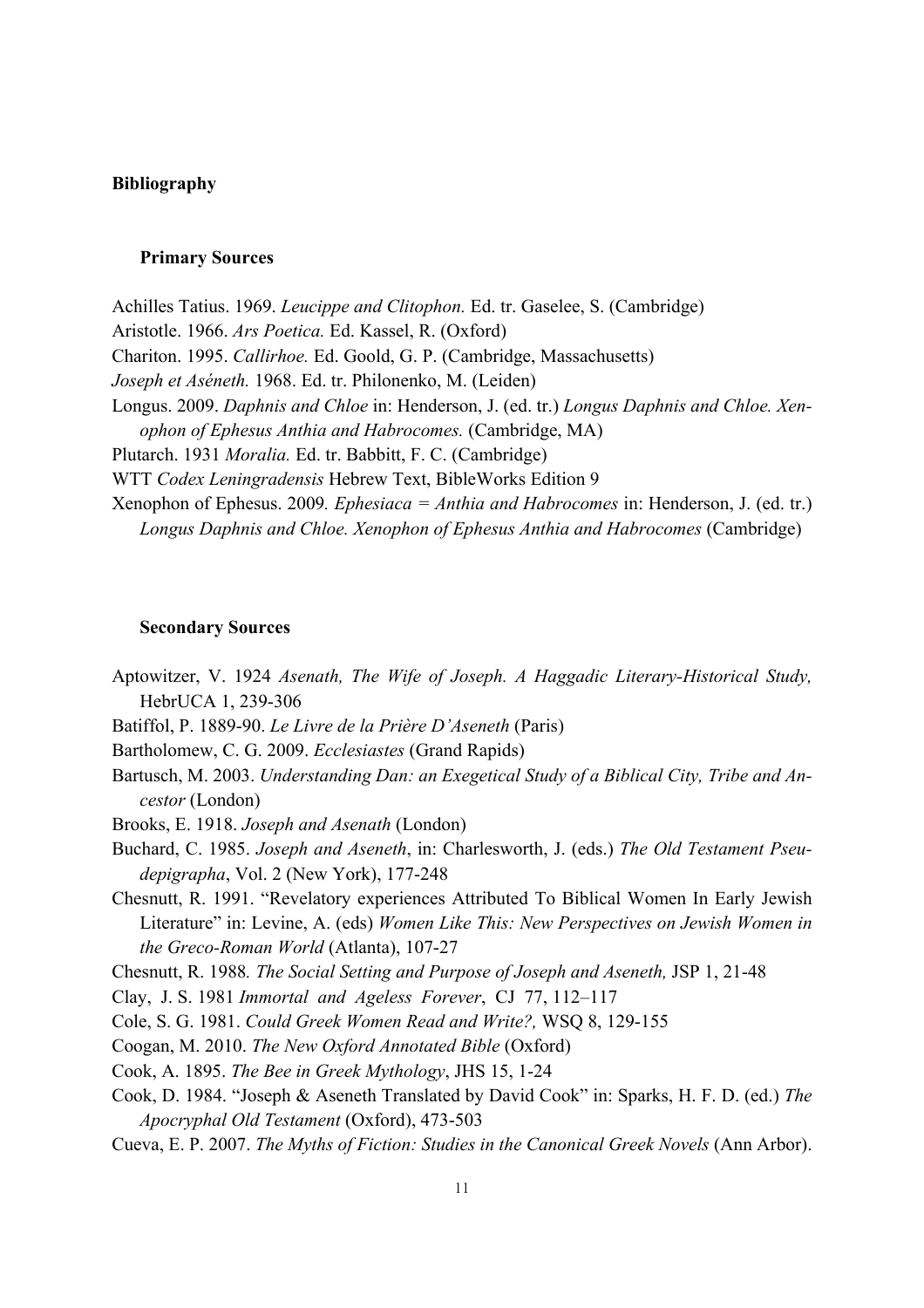Davidman, L. and Tenenbaum, S. 1994. *Feminist Perspectives on Jewish Studies* (New Haven)

- De Temmerman, K. 2007. *Blushing Beauty. Characterizing Blushes in Chariton's Callirhoe ,*Mnemosyne 60: 235-252
- De Temmerman, K. 2014. *Crafting Characters. Heroes and Heroines in the Ancient Greek Novel* (Oxford)
- Doulamis, K. 2012*. All's Well that Ends Well: Storytelling, Predictive Signs, and the Voice of the Author in Chariton's Callirhoe*, Mnemosyne 65: 18-39
- Griffiths, A. 1996. *Ambrosia* in: Hornblower, S. and Spawforth, A. (ed.) *Oxford Classical Dictionary* (Oxford)
- Guevara Llaguno, J. 2005. *José y Asenet: Historia de una Justificación,* MEAH 54, 3-26
- Hägg, T. 1987. *"Callirhoe" and "Parthenope": The Beginnings of The Historical Novel*, ClAnt 6, 184-204
- Harrison, J. 1908. *Prolegomena to the Study of Greek Religion* (Cambridge)
- Haynes, K. 2003*. Fashioning the Feminine in the Greek Novel* (London)
- Hill, C. 1995. *Antichrist from the Tribe of Dan*, JThS 46, 99-117
- Hirsch, E., Broydé, I. et al. 1906. *Gad* in: Singer, I. (ed.) *Jewish Encyclopaedia* (New York)
- Kohler, K. 1902 *Asenath, Life and Confession or Prayer of,* Jewish Encyclopaedia 2, 172–176
- Kuhn, K. 1957. *The Lord's Supper and the Communal Meal at Qumran* in: Stendahl K. (ed.) *The Scrolls and the New Testament* (New York), 65-93
- Kraemer, R. 1998. *When Aseneth Met Joseph. A Late Antique Tale of the Biblical Patriarch and His Egyptian Wife, Reconsidered* (Oxford)
- Lawler, L. 1954. *Bee Dances and the "Sacred Bees"*, The Classical Weekly 47, 103-106
- Llewellyn-Jones, L. 2003. *Aphrodite's Tortoise. The Veiled Woman of Ancient Greece* (Swansea)
- Lourié, B. 2014. *The Liturgical Calendar in the Joseph and Aseneth* in: Mayer, W. and Elmer, I. (ed.) *Men and Women in the Early Christian Centuries* (Strathfield), 111–134
- Mallory, J. P. 1997. *Sacred Drinks* in: Mallory, J. and Adams, D. (ed.) *Encyclopedia of Indo-European Culture* (Abingdon-on-Thames), 538
- Mendels, D. 1979. *Hellenistic Utopia and the Essenes,* HThR 72, 207-222
- Merrill, E. H. 2008. *Kingdom of Priests* (Grand Rapids)
- Niditch, S. 1998. *Portrays of Women in the Hebrew Bible* in Baskin, J. (ed.) *Jewish Women in Historical Perspective* (Detroit), 25-45
- Nir, R. 2012. *Joseph and Aseneth. A Christian Book* (Sheffield)
- Pervo, R. 1991. "Aseneth and her Sisters" in: Levine, A. (ed.) "*Women Like This". New Perspectives on Jewish Women in the Greco-Roman World* (Atlanta), 145-160
- Philonenko, M. 1965. *Initiation et Mystère dans Joseph et Aséneth* (Leiden)
- Philonenko, M. 1968. *Joseph et Aseneth* (Leiden)
- Portier-Young, A. 2005. *Sweet Mercy Metropolis: Interpreting Aseneth's Honeycomb, JSP* 14, 133-57
- Reardon, B. P. (ed.) 1989. *Collected Ancient Greek Novels* (Berkeley)
- Riessler, P. 1922. *Joseph und Asenath: eine Altjüdische Erzählung*, ThQ 103, 1-22, 145-83